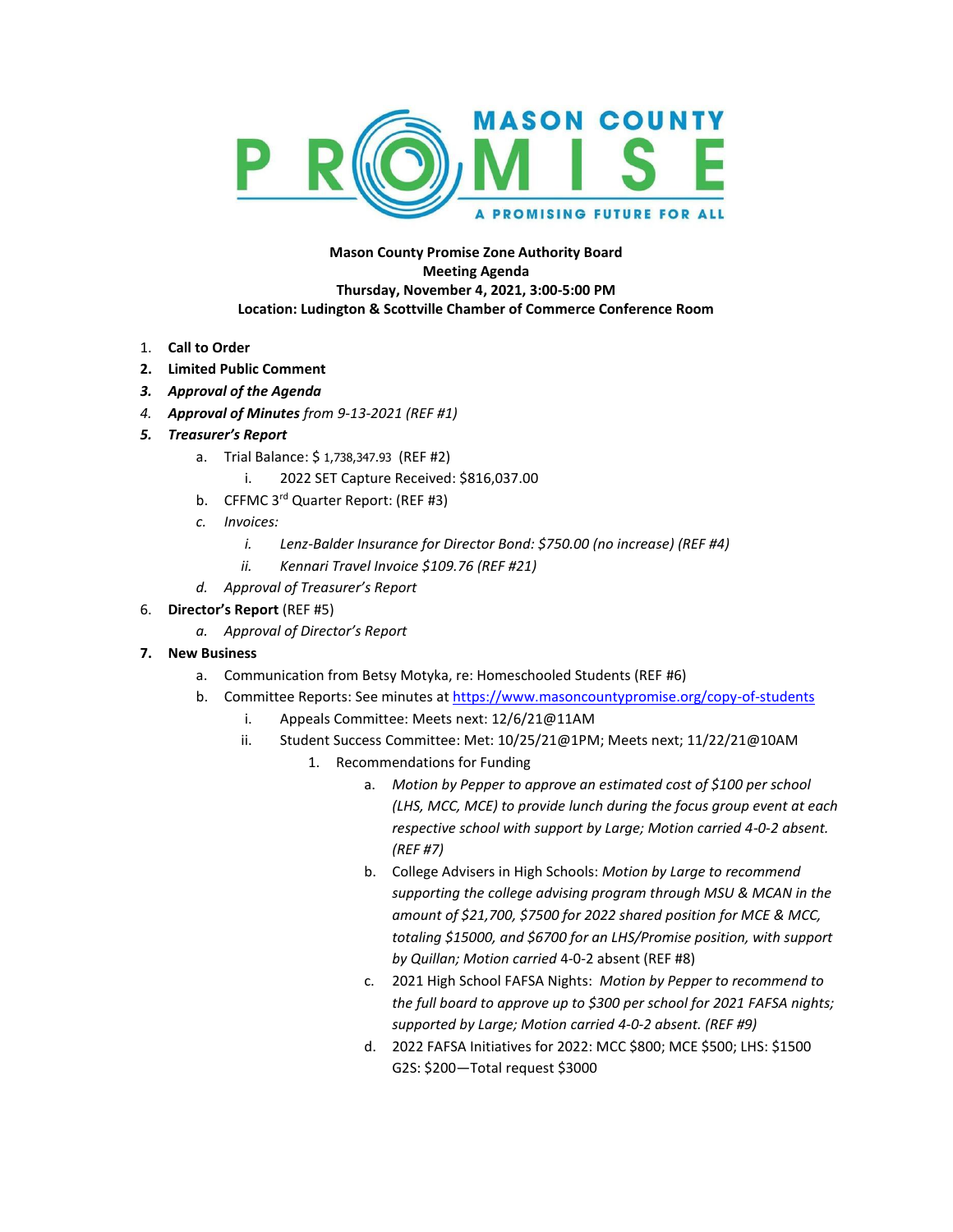

- i. *Motion by Large to approve a recommendation to fund incentives for families to complete the FAFSA at local high schools. (MCC, MCE, LHS, G2S) with support by Pepper; Motion carried 4-0-2 absent. (REF #10)*
- e. FYS at MCE requested by WSCC: *Motion by Large to approve FYS tuition for MCE in the amount of \$6,500 with support by Quillan; Motion carried 3-0-2 absent-1 abstention, Pepper*. (REF #11)
- iii. Community Engagement Committee: Met: 11/1/21@4PM
	- *1.* Reviewed 4 Candidate Applications (REFs #12, 13, 14, 15)
		- *a.* Recommendation: CEC recommended to interview two candidates, Joan Vidak (REF #13) and Megan Samuels (REF #14) at this time.
		- *b.* Interview date? December Board meeting or special meeting?
	- *2. Officer Nominations for December elections*
	- *3. Recommended to hold a spring training for Promise advocates in the county (and on our board committees), and to request the purchase of 11 copies of Strengthsfinder 2.0 for our 2022 Board training. (REF #16)*
- iv. Executive Committee: Met: 10/6/21@1:30PM; Meets next: 10/28/21@1:30PM
	- *1. Recommendations*
		- *a. Schuyler made a motion to recommend to the full Board to accept the revised fund agreement, with support from Knizacky; Motion carried 2- 0-1 absent, 1 abstention (Large), 1 non-voting due to online attendance.* (REF #17)
			- *i. Knizacky made a motion to recommend to the full Board that the Board allow the annual distribution to accumulate in the fund each year; supported by Schuyler. Motion carried 2-0-1 absent, 1 abstention (Large), 1 non-voting due to online attendance.*
		- b. *Large made a motion to recommend to the full Board to forgive the outstanding Schoenherr pledge of \$100,000; supported by Knizacky; McLean stated that if he were presented in person to vote, that he would vote against this recommendation; Motion carried 3-0-1 absent, 1 non-voting due to online attendance.*
		- c. Kennari Contract Proposal for 2022: *Motion by Knizacky to send the Kennari Consulting proposal for 2022 to the Board for approval; Supported by Large; Motion carried 3-0-1 absent, 1 non-voting due to online attendance. (REF #18)*
- v. Policy Committee: Has not met; Ad hoc
- c. *Year-end Letter to Supporters* (REF #19)
- *d. New MMRMA Rep Needed*
- **8. Old Business:**
	- a. *2022 Budget Proposal (REF #20)*
	- b. *Chamber relocation in 2022—Schedule Board meetings at Airport or request LRN or College?*